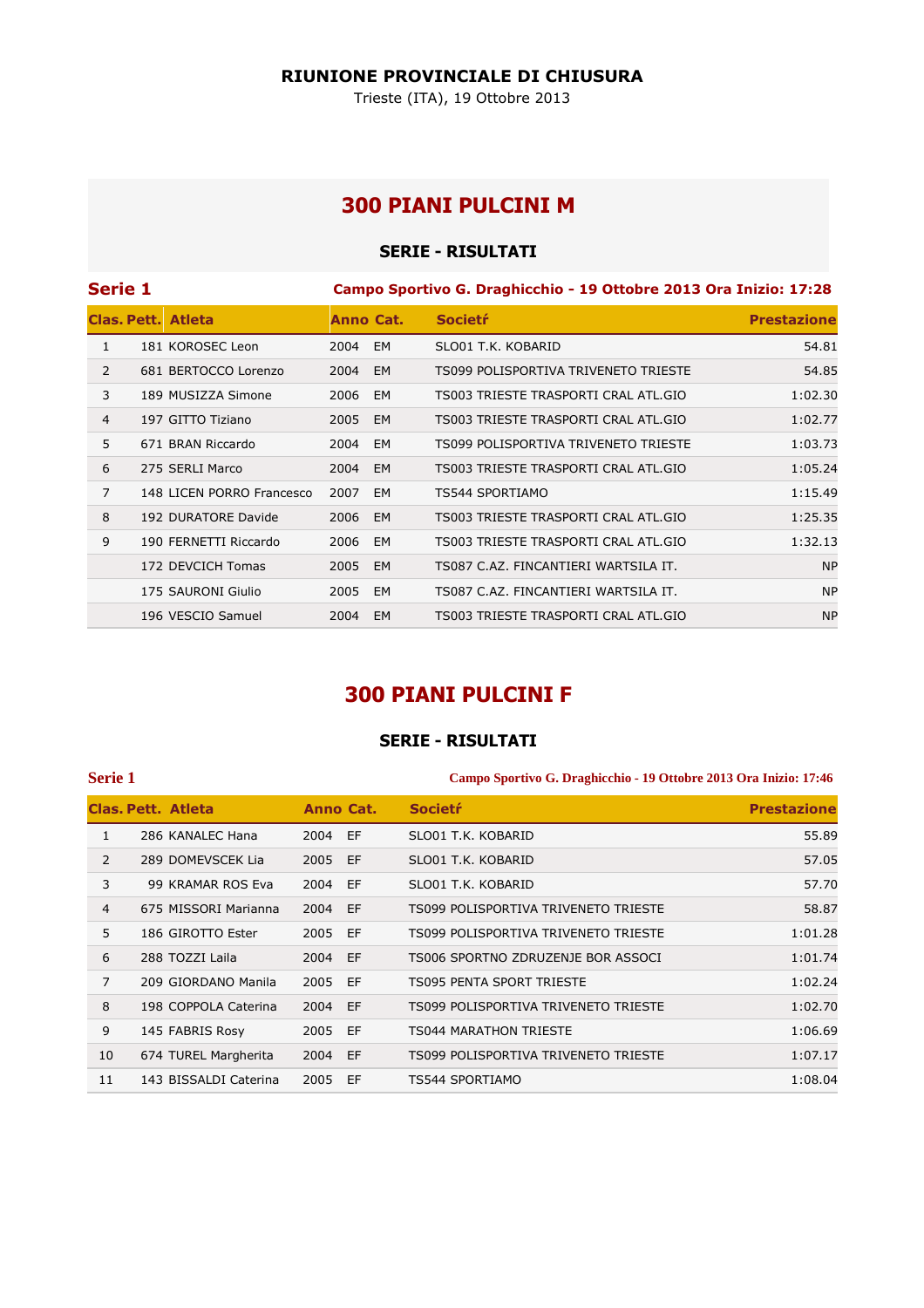# **300 PIANI ESORDIENTI M**

## **SERIE - RISULTATI**

| Serie 5       |                |                                 |           |           | Campo Sportivo G. Draghicchio - 19 Ottobre 2013 Ora Inizio: 17:05 |                    |  |
|---------------|----------------|---------------------------------|-----------|-----------|-------------------------------------------------------------------|--------------------|--|
|               |                | <b>Clas. Cors. Pett. Atleta</b> | Anno Cat. |           | <b>Societr</b>                                                    | <b>Prestazione</b> |  |
|               | 3              | 507 KRAMAR ROS Svit 2003        |           | EM        | SLO01 T.K. KOBARID                                                | 50.43              |  |
| $\mathcal{P}$ | $\overline{4}$ | 522 KURINCIC Jakob              | 2002      | EM        | SLO01 T.K. KOBARID                                                | 50.56              |  |
| 3             |                | 537 IANIRO Simone               | 2003      | EM        | TS099 POLISPORTIVA TRIVENETO TRIESTE                              | 54.64              |  |
| 4             | 5.             | 544 ZAPPI Mattia                | 2003      | EM        | TS003 TRIESTE TRASPORTI CRAL ATL.GIO                              | 54.87              |  |
| 5.            | 6              | 535 PADOVAN Marco               | 2002      | EM        | TS544 SPORTIAMO                                                   | 55.55              |  |
| 6             | 2              | 500 FONTANOT Luca               | 2002      | <b>EM</b> | TS003 TRIESTE TRASPORTI CRAL ATL.GIO                              | 1:05.43            |  |

## **300 PIANI ESORDIENTI F**

### **SERIE - RISULTATI**

| Serie 6        |                |                                 |           |    | Campo Sportivo G. Draghicchio - 19 Ottobre 2013 Ora Inizio: 17:21 |                    |  |
|----------------|----------------|---------------------------------|-----------|----|-------------------------------------------------------------------|--------------------|--|
|                |                | <b>Clas, Cors, Pett. Atleta</b> | Anno Cat. |    | <b>Societr</b>                                                    | <b>Prestazione</b> |  |
|                | 5.             | 507 CUKIATI Karin               | 2002 EF   |    | SLO01 T.K. KOBARID                                                | 51.79              |  |
| $\mathcal{L}$  | 6              | 533 DRIOLI Nicoletta            | 2002 EF   |    | TS087 C.AZ. FINCANTIERI WARTSILA IT.                              | 52.31              |  |
| 3              | 3              | 521 DEFRANCESCHI Denise 2002 EF |           |    | TS087 C.AZ. FINCANTIERI WARTSILA IT.                              | 55.60              |  |
| $\overline{4}$ | $\mathcal{L}$  | 516 MESSINA Beatrice            | 2002 EF   |    | TS003 TRIESTE TRASPORTI CRAL ATL.GIO                              | 56.20              |  |
| 5              | $\overline{a}$ | 539 KOROSEC Lara                | 2002 EF   |    | SLO01 T.K. KOBARID                                                | 57.00              |  |
| 6              |                | 527 BENVENUTI Jannie            | 2002      | EF | TS099 POLISPORTIVA TRIVENETO TRIESTE                              | 58.62              |  |

# **60 PIANI RAGAZZE**

## **SERIE - RISULTATI**

### **Serie 1 Campo Sportivo G. Draghicchio - 19 Ottobre 2013 Ora Inizio: 16:17**

|                |                | Clas. Cors. Pett. Atleta    | <b>Anno</b> | Cat. | <b>Societr</b>                       | <b>Prestazione</b> |
|----------------|----------------|-----------------------------|-------------|------|--------------------------------------|--------------------|
|                | $\overline{4}$ | 511 SACCHI Teresa           | 2001        | RF   | TS087 C.AZ. FINCANTIERI WARTSILA IT. | 8.62               |
| $\mathfrak{D}$ | $\overline{5}$ | 507 FAVERO Alissa           | 2000        | RF   | TS003 TRIESTE TRASPORTI CRAL ATL.GIO | 8.71               |
| 3              | $\mathcal{L}$  | 503 LACOTA Letizia Mathilde | 2000        | RF   | <b>TS536 EVINRUDE</b>                | 9.42               |
|                | $\mathcal{F}$  | 506 KALAN Lara              | 2000        | RF   | SLO01 T.K. KOBARID                   | 9.47               |
|                |                | 518 MILOSSEVICH Anastasia   | 2001        | RF   | TS087 C.AZ. FINCANTIERI WARTSILA IT. | 9.63               |
| 6              | 6              | 501 MIRANDA Giulia          | 2000        | RF   | TS003 TRIESTE TRASPORTI CRAL ATL.GIO | 9.65               |

### **Serie 2 Campo Sportivo G. Draghicchio - 19 Ottobre 2013 Ora Inizio: 16:20**

|                | <b>Clas, Cors, Pett. Atleta</b> |         | Anno Cat. | <b>Societr</b>                       | <b>Prestazione</b> |
|----------------|---------------------------------|---------|-----------|--------------------------------------|--------------------|
| $\overline{4}$ | 509 PISON Sofia                 | 2000 RF |           | TS087 C.AZ. FINCANTIERI WARTSILA IT. | 9.64               |
| $\sim$ 2       | 529 FABRIS Mary                 | 2000 RF |           | TS044 MARATHON TRIESTE               | 9.71               |
| 6              | 522 COLACICCO Valentina 2000 RF |         |           | TS003 TRIESTE TRASPORTI CRAL ATL.GIO | 9.90               |
|                | 502 KURINCIC Ana                | 2000 RF |           | SLO01 T.K. KOBARID                   | 9.91               |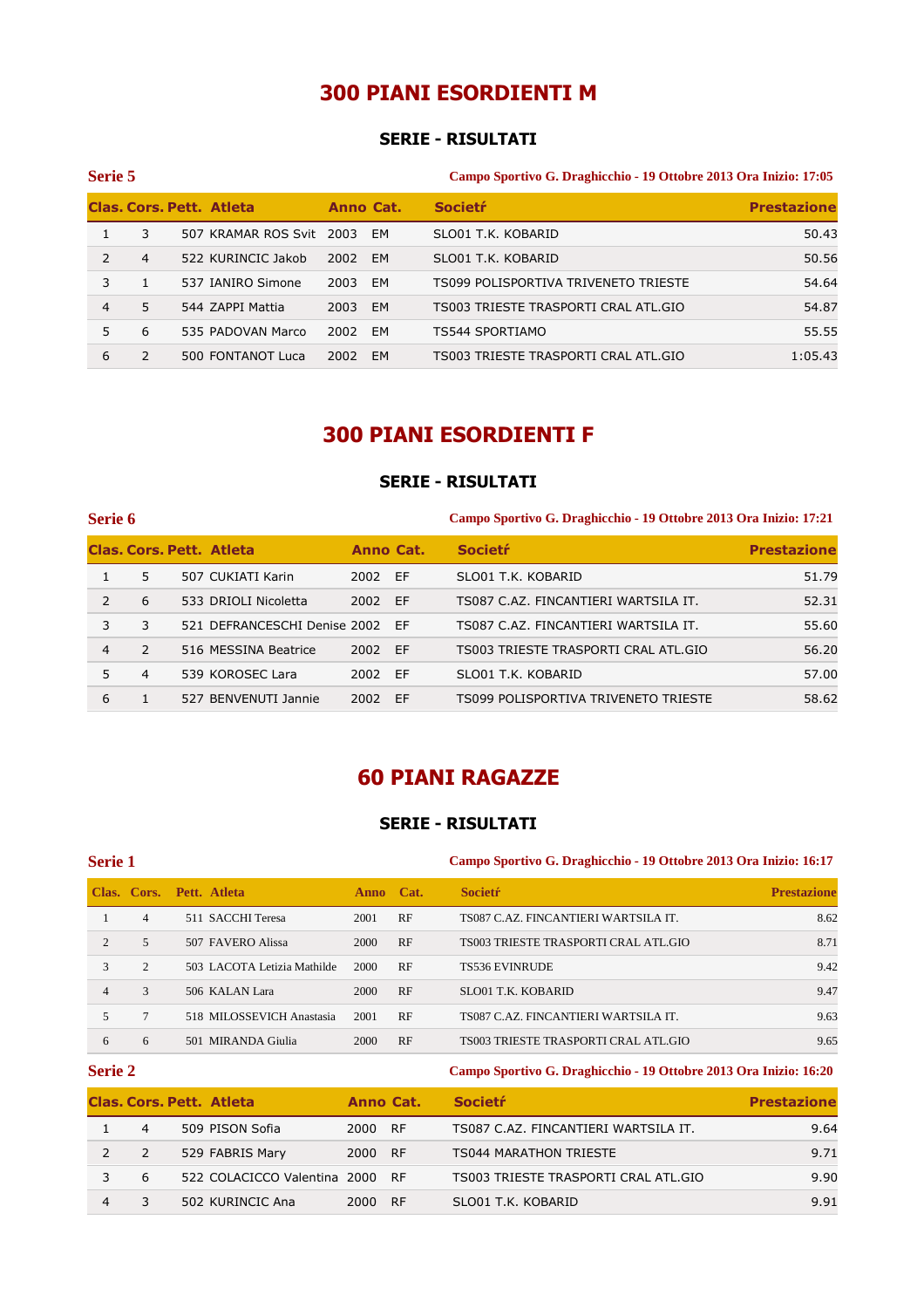|  | 500 ALBANI Rossella | 2001 RF | TS044 MARATHON TRIESTE               | 10.25 |
|--|---------------------|---------|--------------------------------------|-------|
|  | 525 RABUSIN Teresa  | 2001 RF | TS003 TRIESTE TRASPORTI CRAL ATL.GIO | 10.26 |

## **600 METRI RAGAZZE**

|                | <b>Serie Unica</b> |                                 |      |           | Campo Sportivo G. Draghicchio - 19 Ottobre 2013 Ora Inizio: 18:13 |                    |  |
|----------------|--------------------|---------------------------------|------|-----------|-------------------------------------------------------------------|--------------------|--|
|                |                    | <b>Clas, Pett. Atleta</b>       |      | Anno Cat. | <b>Societr</b>                                                    | <b>Prestazione</b> |  |
| 1              |                    | 158 AVOLEDO Fabiola             | 2000 | <b>RF</b> | PN025 LIBERTAS CASARSA                                            | 1:43.57            |  |
| $\overline{2}$ |                    | 271 GIRARDI Carlotta            | 2000 | <b>RF</b> | TS087 C.AZ. FINCANTIERI WARTSILA IT.                              | 1:47.10            |  |
| 3              |                    | 281 TOMASI Valentina            | 2001 | <b>RF</b> | TS095 PENTA SPORT TRIESTE                                         | 1:49.52            |  |
| 4              |                    | 243 COMAR Cecilia               | 2001 | <b>RF</b> | TS003 TRIESTE TRASPORTI CRAL ATL.GIO                              | 1:50.62            |  |
| 5              |                    | 239 KALAN Lara                  | 2000 | <b>RF</b> | SLO01 T.K. KOBARID                                                | 1:50.77            |  |
| 6              |                    | 277 ALUNNI BARBAROSSA Emma 2001 |      | <b>RF</b> | TS095 PENTA SPORT TRIESTE                                         | 1:55.13            |  |
| $\overline{7}$ |                    | 145 KURINCIC Ana                | 2000 | <b>RF</b> | SLO01 T.K. KOBARID                                                | 1:56.26            |  |
| 8              |                    | 237 MILOSSEVICH Anastasia       | 2001 | <b>RF</b> | TS087 C.AZ. FINCANTIERI WARTSILA IT.                              | 1:57.30            |  |
| 9              |                    | 64 DAGRI Sofia                  | 2000 | <b>RF</b> | TS087 C.AZ. FINCANTIERI WARTSILA IT.                              | 1:59.51            |  |
| 10             |                    | 214 SACCHI Teresa               | 2001 | <b>RF</b> | TS087 C.AZ. FINCANTIERI WARTSILA IT.                              | 2:01.57            |  |
| 11             |                    | 295 BETOCCHI Lara               | 2000 | <b>RF</b> | TS006 SPORTNO ZDRUZENJE BOR ASSOCI                                | 2:05.53            |  |
| 12             |                    | 270 GABRIEL Nina                | 2000 | <b>RF</b> | TS003 TRIESTE TRASPORTI CRAL ATL.GIO                              | 2:09.35            |  |
| 13             |                    | 260 LACOTA Letizia Mathilde     | 2000 | <b>RF</b> | <b>TS536 EVINRUDE</b>                                             | 2:14.98            |  |
| 14             |                    | 135 MINIUSSI Sara               | 2000 | <b>RF</b> | TS003 TRIESTE TRASPORTI CRAL ATL.GIO                              | 2:16.26            |  |

# **60 HS H 60 RAGAZZE**

## **SERIE - RISULTATI**

| <b>Serie 1</b> |               |                                 |           |           | Campo Sportivo G. Draghicchio - 19 Ottobre 2013 Ora Inizio: 15:48 |                    |  |
|----------------|---------------|---------------------------------|-----------|-----------|-------------------------------------------------------------------|--------------------|--|
|                |               | <b>Clas, Cors, Pett. Atleta</b> | Anno Cat. |           | <b>Societr</b>                                                    | <b>Prestazione</b> |  |
|                | 4             | 503 FAVERO Alissa               | 2000      | <b>RF</b> | TS003 TRIESTE TRASPORTI CRAL ATL.GIO                              | 9.59               |  |
| $\mathcal{L}$  | 3             | 516 DRAGO Alice                 | 2000      | <b>RF</b> | TS087 C.AZ. FINCANTIERI WARTSILA IT.                              | 9.86               |  |
| 3              | 5.            | 514 CUKIATI Hana                | 2000      | <b>RF</b> | SLO01 T.K. KOBARID                                                | 10.22              |  |
| $\overline{4}$ | $\mathcal{L}$ | 504 AVOLEDO Fabiola             | 2000      | <b>RF</b> | PN025 LIBERTAS CASARSA                                            | 10.35              |  |
|                | 6             | 511 DAGRI Sofia                 | 2000      | <b>RF</b> | TS087 C.AZ. FINCANTIERI WARTSILA IT.                              | 10.56              |  |

# **PESO 2KG RAGAZZE**

### **SERIE - RISULTATI**

**Campo Sportivo G. Draghicchio - 19 Ottobre 2013 Ora Inizio: 16:20 - Ora Fine: 17:00** 

|             |       | Clas. Pett. Atleta                   |      | Anno Cat. | <b>Societr</b>                       | <b>Prestazione</b> |
|-------------|-------|--------------------------------------|------|-----------|--------------------------------------|--------------------|
|             |       | 507 CUKIATI Hana                     | 2000 | RF        | SLO01 T.K. KOBARID                   | 11.60              |
| $1^\circ$ : | 10.60 | $2^{\circ}$ : 11.60<br>$3^\circ$ : N |      |           |                                      |                    |
|             |       | 505 PETRONIO Alexia                  | 2000 | - RF      | TS087 C.AZ. FINCANTIERI WARTSILA IT. | 9.90               |